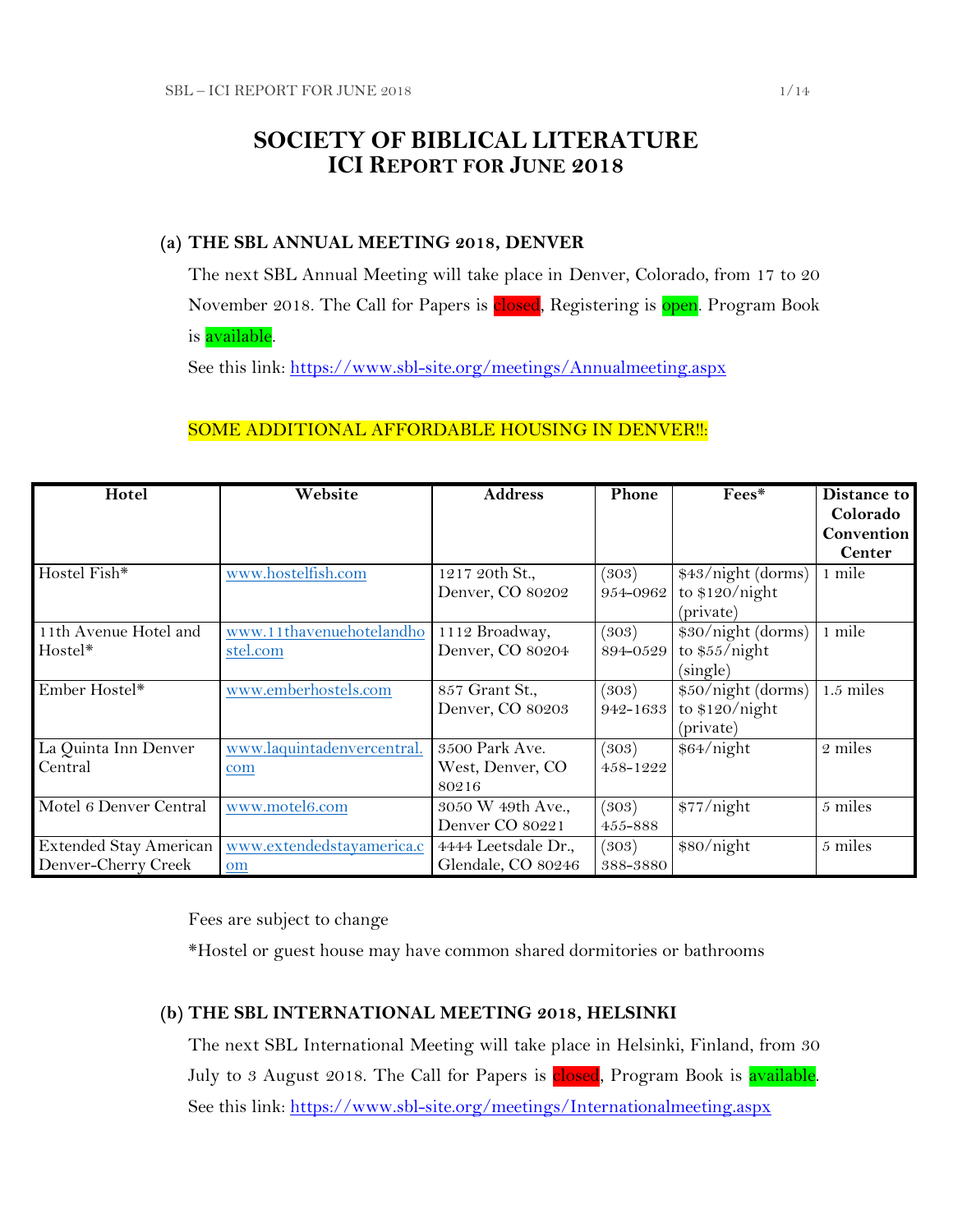### ICI-Related Meetings:

### **International Cooperation Initiative Committee**

**8/01/2018**

### **11:00 AM to 1:00 PM**

**Room: Room 16 - Fabianinkatu 33, Päärakennus**

Juan Manuel Tebes, Pontificia Universidad Católica Argentina, Member Carmen Palmer, Toronto School of Theology, Member Louis Jonker, Universiteit van Stellenbosch - University of Stellenbosch, Member S. Teofilo Correa, Adventist International Institute of Advanced Studies - AIIAS, Member Jaqueline du Toit, University of the Free State, Member David Hamidovic, Université de Lausanne, Member Alan Lenzi, University of the Pacific, Member

Christopher Hooker, Society of Biblical Literature, Member

### Everyone is welcome to join us in the following meeting! Please advertise:

**Fostering Biblical Scholarship Worldwide: The Teaching and Mentorship Program of the International Cooperation Initiative (ICI)**

**8/02/2018**

**9:00 AM to 11:00 AM**

### **Room: Room 15 - Fabianinkatu 33, Päärakennus**

The SBL International Cooperation Initiative (ICI) serves as host for the SBL Teaching and Mentorship program. The ICI is revisiting the program in its current guise to ask members for advice on how to conceive of this initiative to best serve all ICI constituencies. We recently disseminated a questionnaire on this topic to SBL members who volunteered to participate in the Program from 2009 onwards. This session will report the preliminary findings and solicit feedback on how to increase the effectiveness and extend the reach of the teaching collaboration and mentoring program, but also think imaginatively on how to broaden its scope and reach. Please join us: we welcome your suggestions on how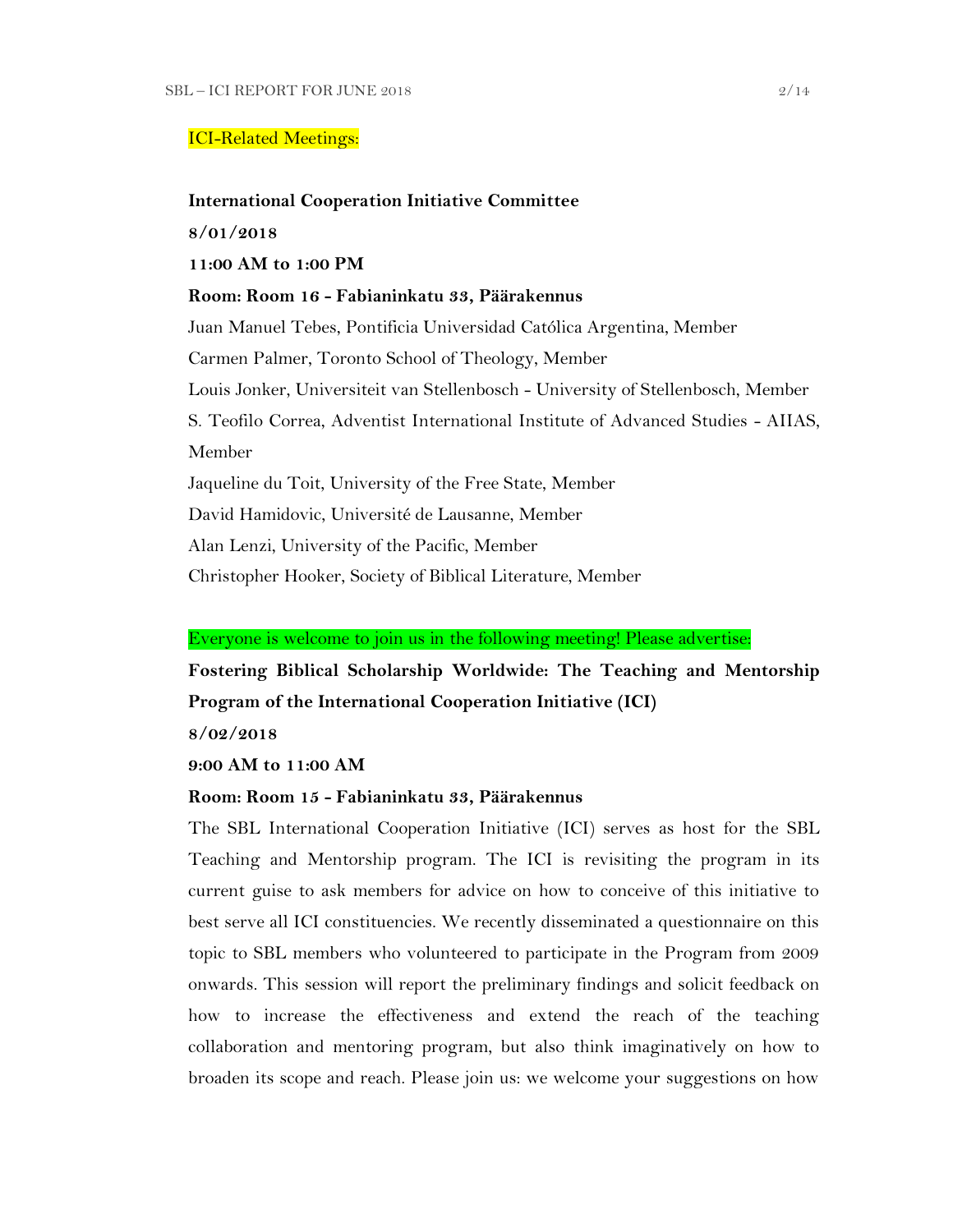this program can be re-imagined and expanded. Ample time for discussion will be allowed.

Juan Manuel Tebes, Pontificia Universidad Católica Argentina, Presiding Ehud Ben Zvi, University of Alberta, Panelist (15 min) Jaqueline du Toit, University of the Free State, Panelist (15 min) Athalya Brenner-Idan, Universiteit van Amsterdam, Panelist (15 min) Archie Lee, Shandong University, Panelist (15 min) Nelson Morales, Central American Theological Seminary (SETECA), Panelist (15 min) Christo Lombard, University of South Africa, Panelist (15 min)

Discussion (30 min)

**Visa letters for travel to the Annual or International Meetings** In order to facilitate attendance by those in ICI countries at SBL Congresses, **[Samantha Spitzner](mailto:samantha.spitzner@sbl-site.org)** has been appointed as the SBL visa coordinator. Samantha will advise members who need visas in order to travel to and participate in the Annual or International Meetings. She will not prepare applications, but will be a source of information to aid members in submitting applications and will provide letters of intent if needed by those participating in the meeting as presenters or committee members. For more information, please contact Samantha directly.

### **SBL INTERNATIONAL TRAVEL AWARDS**

The SBL International Travel Awards offer opportunities to current SBL members outside North America to attend the Annual or International Meeting, to participate in the program, to enhance their professional development, and to build their network with fellow scholars. These grants help facilitate the work of Program Units and the International Cooperation Initiative ("ICI"). These grants are intended to support underrepresented and underresourced scholars. As such, preference will be given to women, people of historically underrepresented ethnicities, and members from **[ICI-qualifying countries](https://www.sbl-site.org/assets/pdfs/ICIcountries.pdf)**. A key criterion is an applicant's demonstrable financial need.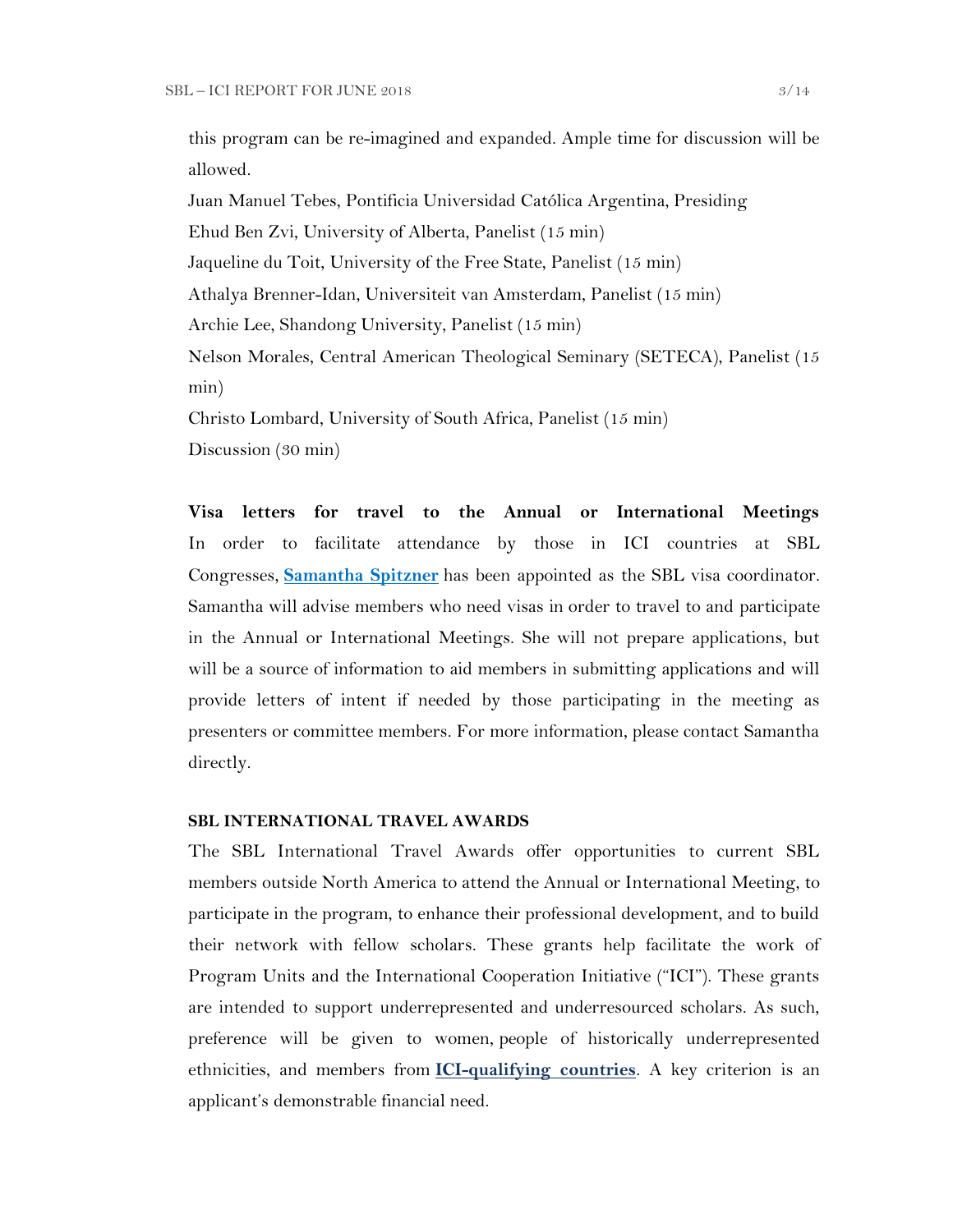Four International Travel Award Panels (ITAP) will administer the awards each year, serving four geographic regions:

- Africa and Middle East
- Asia and Pacific
- Eastern Europe
- Latin America and Caribbean

For awards offered in 2018, each ITAP will administer \$3,000 in awards in each region. The panels may determine the best distribution of funds (e.g., as one \$1000 and one \$2000 award, or as three awards of \$1000 each). The applicants must attend the Annual or International Meetings, but may or may not participate in the program, depending upon their needs expressed in the application. All grants include lodging (one room, single or shared) for four nights and complimentary meeting registration. Recipients may not have attended an Annual or International Meeting within the last five (5) years.

<https://www.sbl-site.org/membership/AMtravelgrant.aspx>

### (c) **PUBLICATION IN [ANCIENT NEAR EAST MONOGRAPHS](http://www.sbl-site.org/publications/Books_ANEmonographs.aspx) (ANEM)**

ANEM is a series that was established by the SBL at the request of the International Cooperation Initiative (ICI), jointly published with the Universidad Católica Argentina's Centro de Estudios de Historia del Antiguo Oriente (CEHAO) and co-edited by Alan Lenzi and Juan Manuel Tebes. The series publishes volumes on the Ancient Near East (including ancient Israel) both in print and electronically, making them freely available for download. Paperback and hardback versions of the volumes are available, for a reasonable price.

To view the volumes published in the series, please go to

[http://www.sbl-site.org/publications/Books\\_ANEmonographs.aspx](http://www.sbl-site.org/publications/Books_ANEmonographs.aspx) (SBL English version)

<http://www.uca.edu.ar/anem> (CEHAO Spanish version)

The latest volumes in ANEM are: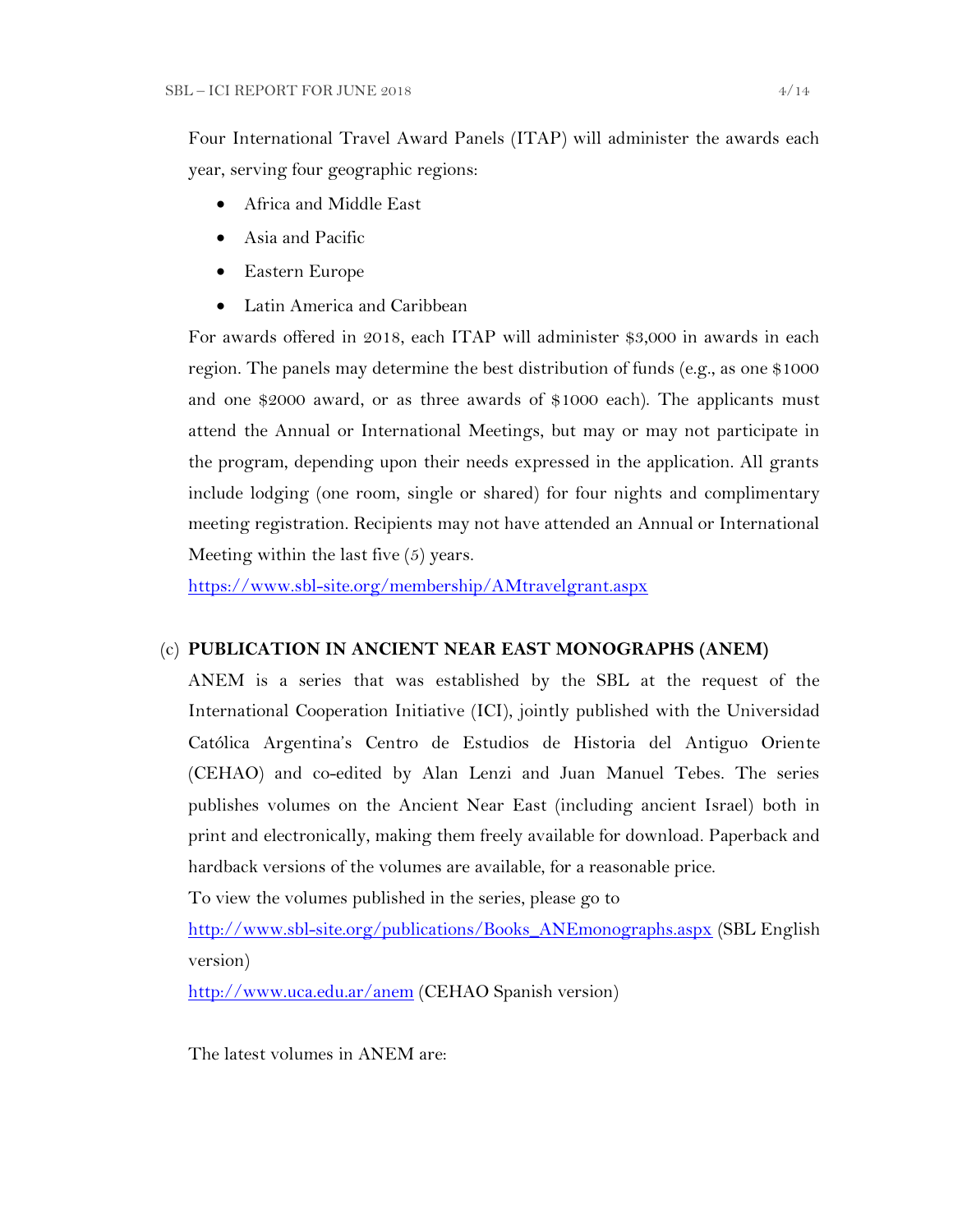**JUSTEL, Daniel. Infancia y legalidad en el Próximo Oriente antiguo durante el Bronce Reciente (ca. 1500–1100 a. C.) Ancient Near East Monographs – Monografías sobre el Antiguo Oriente, Volume 20. Atlanta: Society of Biblical Literature – Centro de Estudios del Antiguo Oriente, 2018. 391 pp. ISBN 9781628372038**

In this volume Daniel Justel examines several cuneiform texts from Late Bronze Age Mesopotamia and Syria (ca. 1500–1100 BCE) that focus on legal aspects of childhood, such as child adoptions, marriage, abortion, abandonment of children, and child slavery. Justel thoroughly analyzes the role of infants in this time period and reveals the perception that adults had of children and the role that children played in processes initiated by adults.

**HAMORI, Ester J. & STOKL, Jonathan. Perchance to Dream: Dream Divination in the Bible and the Ancient Near East. Ancient Near East Monographs – Monografías sobre el Antiguo Oriente, Volume 21. Atlanta: Society of Biblical Literature – Centro de Estudios del Antiguo Oriente, 2018. 220 pp. ISBN 9781628372076**

Essays from an international group of experts.

This book examines the interpretation of dreams, which were thought to contain divine messages in the ancient Near East. For the first time in a single collection, scholars examine how dream divination was used in different ancient cultures. The essays, written by scholars specializing in different regions and bodies of literature, shed light on dream divination in the Bible, the Talmud, and in writings from Canaan, Mesopotamia, and Hittite Anatolia. Contributors include Franziska Ede, Esther J. Hamori, Koowon Kim, Christopher Metcalf, Alice Mouton, Scott B. Noegel, Andrew B. Perrin, Stephen C. Russell, Jonathan Stökl, and Haim Weiss. Features:

- Perspectives from a variety of texts spanning the ancient eastern Mediterranean world.

- Essays that serve as an entry point for interested scholars and graduate students.

- A thorough study of dream divination understood as a discipline within ancient texts.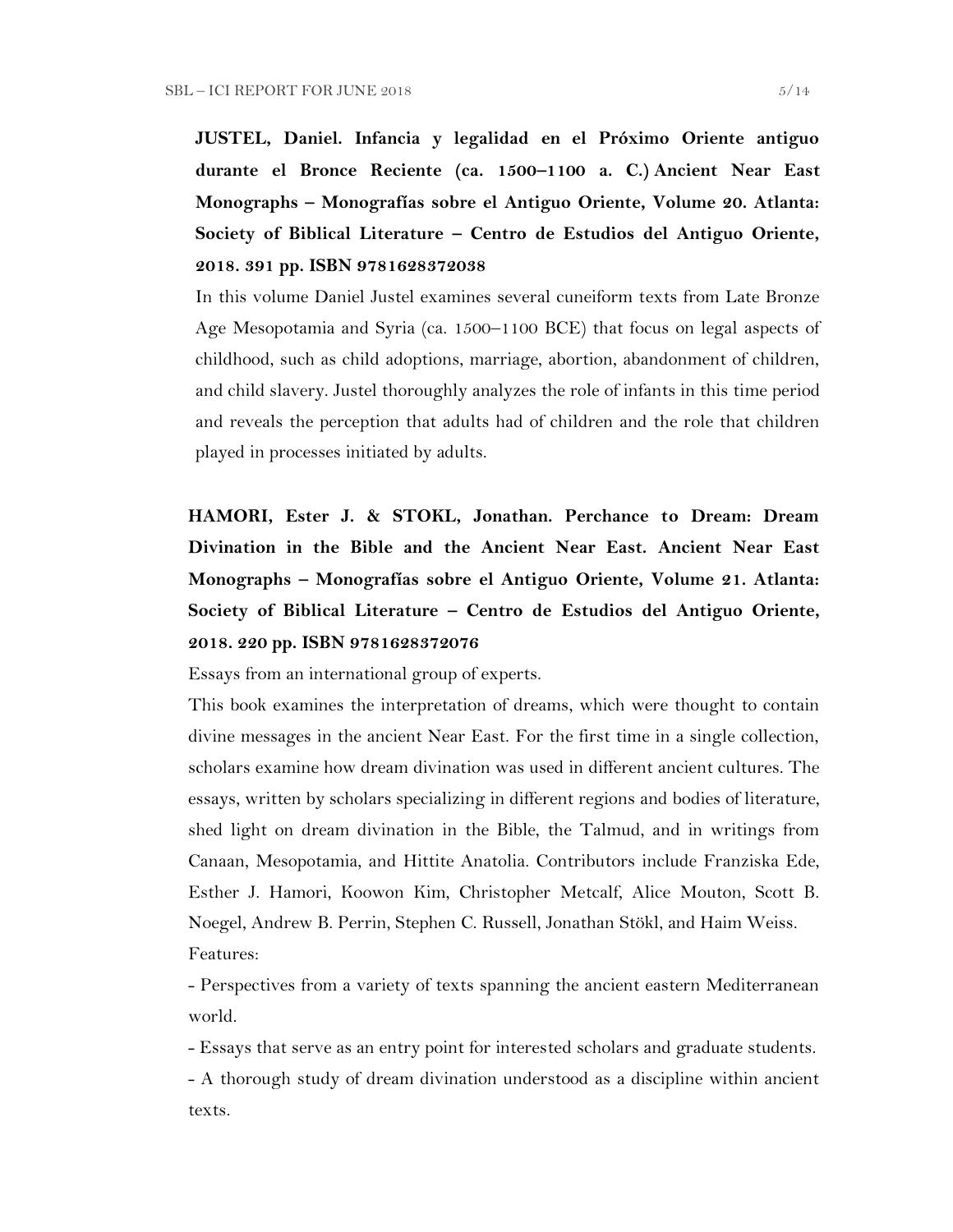# **(d) PUBLICATION IN INTERNATIONAL VOICES IN BIBLICAL STUDIES (IVBS)**

IVBS is a series that was established by the SBL at the request of the International Cooperation Initiative (ICI), and which is co-edited by Monica Melanchthon and Jione Havea. IVBS encourages in particular submissions from scholars in the present seven international regions for which it has editorial boards: Africa, Central and Eastern Europe, Latin America, Middle East-South Asia, Northeast Asia, Pacific, and Southeast Asia. Interregional collaborations are also welcome. IVBS publishes works in English and in any other language for which its editors can find qualified peer reviewers. Any work published in IVBS is freely available to anyone in perpetuity. The series publishes work generally in the area of reception history and criticism. The scope is not limited to any particular biblical text or historical timeframe. The works will mainly be published in English and, wherever possible, also in primary languages of authors. For more information please go to [http://ivbs.sbl-site.org/home.aspx.](http://ivbs.sbl-site.org/home.aspx) If you would consider publishing your work in this series, feel free to contact one of the two general editors, [Monica Melanchthon](mailto:ivbs2010@gmail.com) or [Jione Havea.](mailto:jioneh@nsw.uca.org.au)

The latest volume in IVBS is:

# **Nofoaiga, V. A Samoan Reading of Discipleship in Matthew. Atlanta: SBL Press, 2017.**

A reading of discipleship as service from the ancient Galilee to contemporary Samoa

The Bible contains a collection of perspectives that should not be privileged over and against the perspectives of readers from other lands.This book offers an alternative understanding of discipleship under the influence of the Samoan tautua (servant), for whom the needs of family and local people are foremost, and approaches in biblical criticism that affirm locatedness of readers. Because discipleship is also about place, which might be in-between spaces, Nofoaiga offers tautuaileva (service in-between spaces) readings of Matthew 4:12–25 and Matthew 7:24–8:22 that emphasize place (Galilee) as well as the marginalized and excluded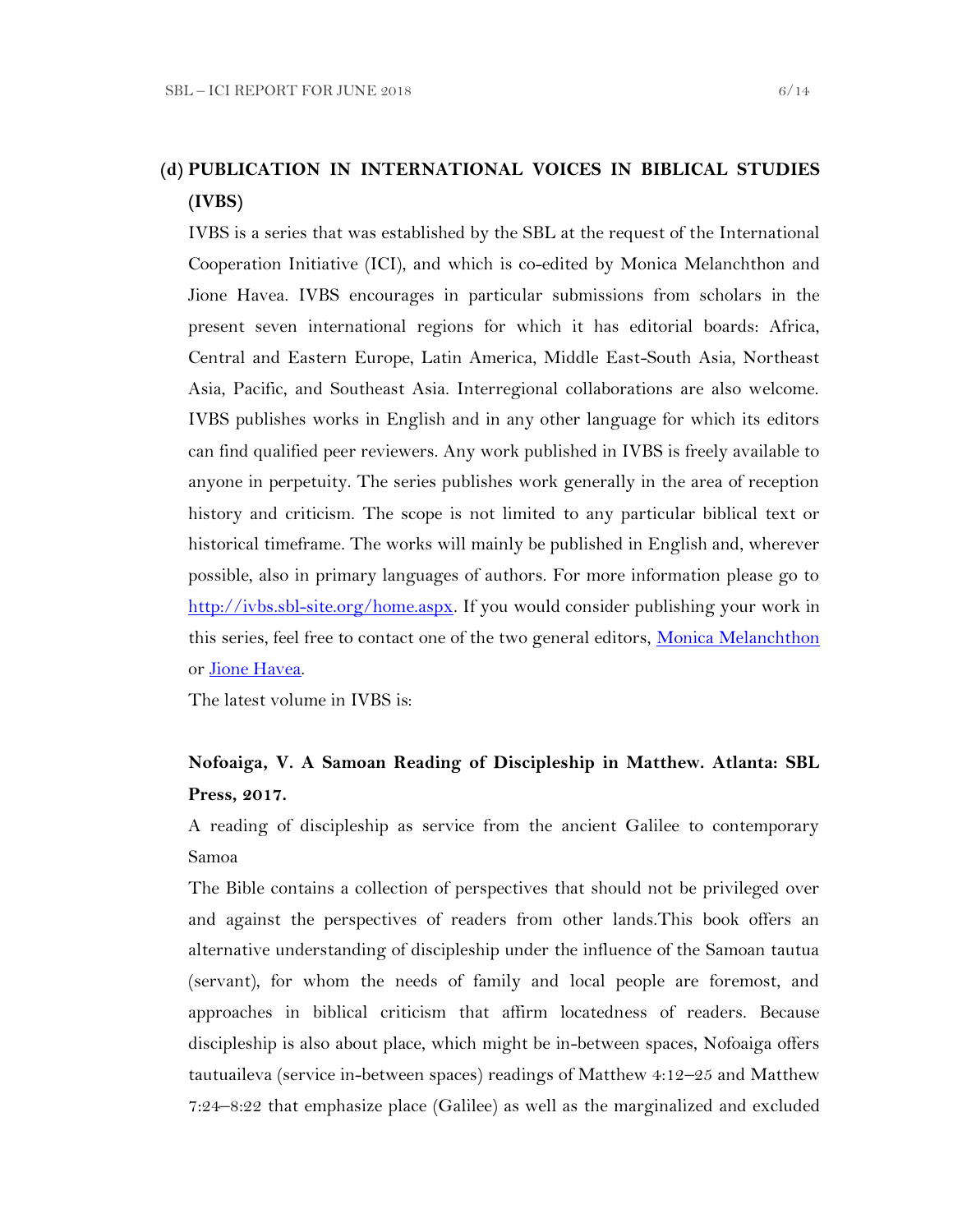(the crowd). With the twirlings and ebbings expected from natives of oral cultures, Nofoaiga holds the complexity of tautuaileva in this study and offers it as his contribution to the assembling and assembly of islander criticism.

Features:

*Tautuaileva*, or service in-between spaces or in relational places, as a method of islander criticism.

A critique of traditional interpretations of the meaning of discipleship as abandoning family, duty, and responsibility.

Glossary of important Samoan terms and phrases.

### **(e) PUBLICATIONS: ONLINE BOOKS**

For a **full alphabetic list of all publications available for free in the ICI book repository program**, please go to: [http://www.sbl-site.org/publications/Books\\_ICIbooks.aspx](http://www.sbl-site.org/publications/Books_ICIbooks.aspx)

New books added to the ICI repository!:

# **Crawford, Barry S., and Merrill P. Miller, eds. Redescribing the Gospel of Mark. Early Christianity and Its Literature 22. Atlanta: SBL Press, 2017.**

This is the third of a three volume series of studies by members of the Society of Biblical Literature's Consultation (1995-1997), then Seminar (1998-2003), on Ancient Myths and Modern Theories of Christian Origins, both concerned with redescribing the beginnings of Christianity as religion using theories and methods developed in the social sciences and related areas, not just the specific literature, beliefs, and practices of early Christians. Essays examine the Gospel of Mark as an author's writing in a book culture, a writing that responded to situations arising out of the first Roman-Judean war after the destruction of the Jerusalem Temple in 70 CE. A concluding retrospective follows the work of the Seminar, its developing discourse and debates, and the continuing work of successor groups in the field.

**Auld, A. Graeme. Life in Kings: Reshaping the Royal Story in the Hebrew Bible. Ancient Israel and Its Literature 30. Atlanta: SBL Press, 2017.**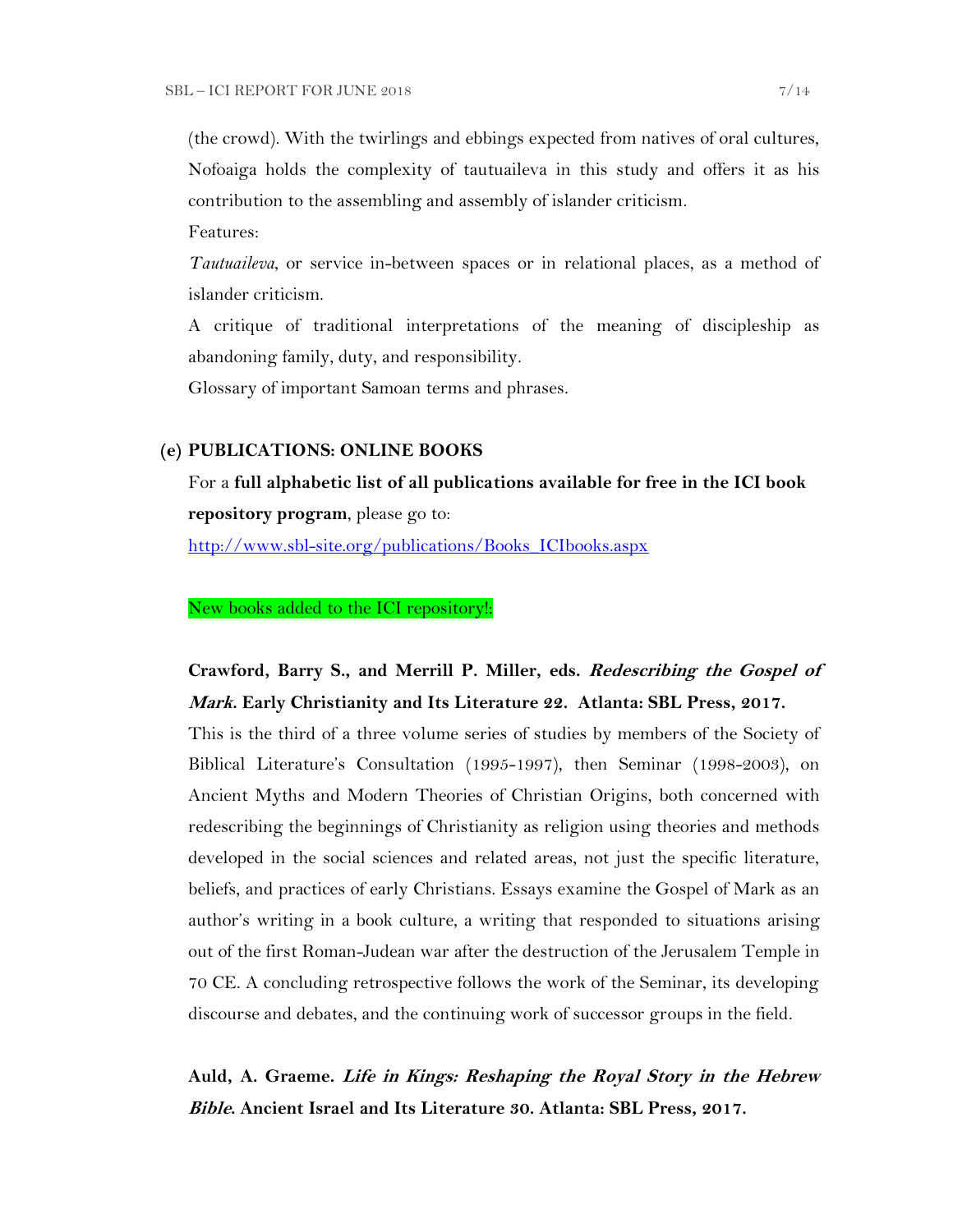Building on a lifetime of research and writing, A. Graeme Auld examines passages in Samuel, Kings, Chronicles, and Isaiah that recount the same stories or contain similar vocabulary. He advances his argument that Samuel and Kings were organic developments from a deftly crafted, prophetically interpreted, shared narrative he calls the Book of Two Houses—a work focused on the house of David and the house of Yahweh in Jerusalem. At the end of the study he reconstructs the synoptic material within Kings in Hebrew with an English translation.

# **Tilford, Nicole L. Sensing World, Sensing Wisdom: The Cognitive Foundation of Biblical Metaphors. Ancient Israel and Its Literature 31. Atlanta: SBL Press, 2017.**

The Bible is full of metaphors. On the surface, these metaphors seem like simple literary flourishes that have been added to the text for artistic effect. This book, however, argues that biblical metaphors reflect more basic, prelinguistic cognitive structures. These conceptual metaphors developed out of common concrete experiences and only gradually developed into the complex metaphors that one finds within biblical texts. This book explores how common sensory activities like seeing, hearing, touching, eating, breathing, and walking developed into the abstract metaphors for wisdom that one finds in Proverbs, Job, and Qohelet. Because it traces the cognitive development of a set of related metaphors across several congruent texts, it provides a model by which scholars can trace the cognitive development of biblical metaphors more generally in the Hebrew Bible and other early Jewish and Christian texts.

## **Schuller, Eileen M., and Marie-Theres Wacker, eds. Early Jewish Writings. The Bible and Women 3.1. Atlanta: SBL Press, 2017.**

This collection of essays deals with aspects of women and gender relations in early Judaism (during the Persian, Greek, and Roman empires). Some essays focus on specific writings: the Greek (Septuagint) version of Esther, Judith, Joseph and Aseneth, and the Letter of Jeremiah. Others explore how certain biblical texts are reinterpreted: Eve in the Life of Adam and Eve, the mixing of the sons of God with the daughters of men from Genesis 6:1–4, the Egyptian princess at the birth of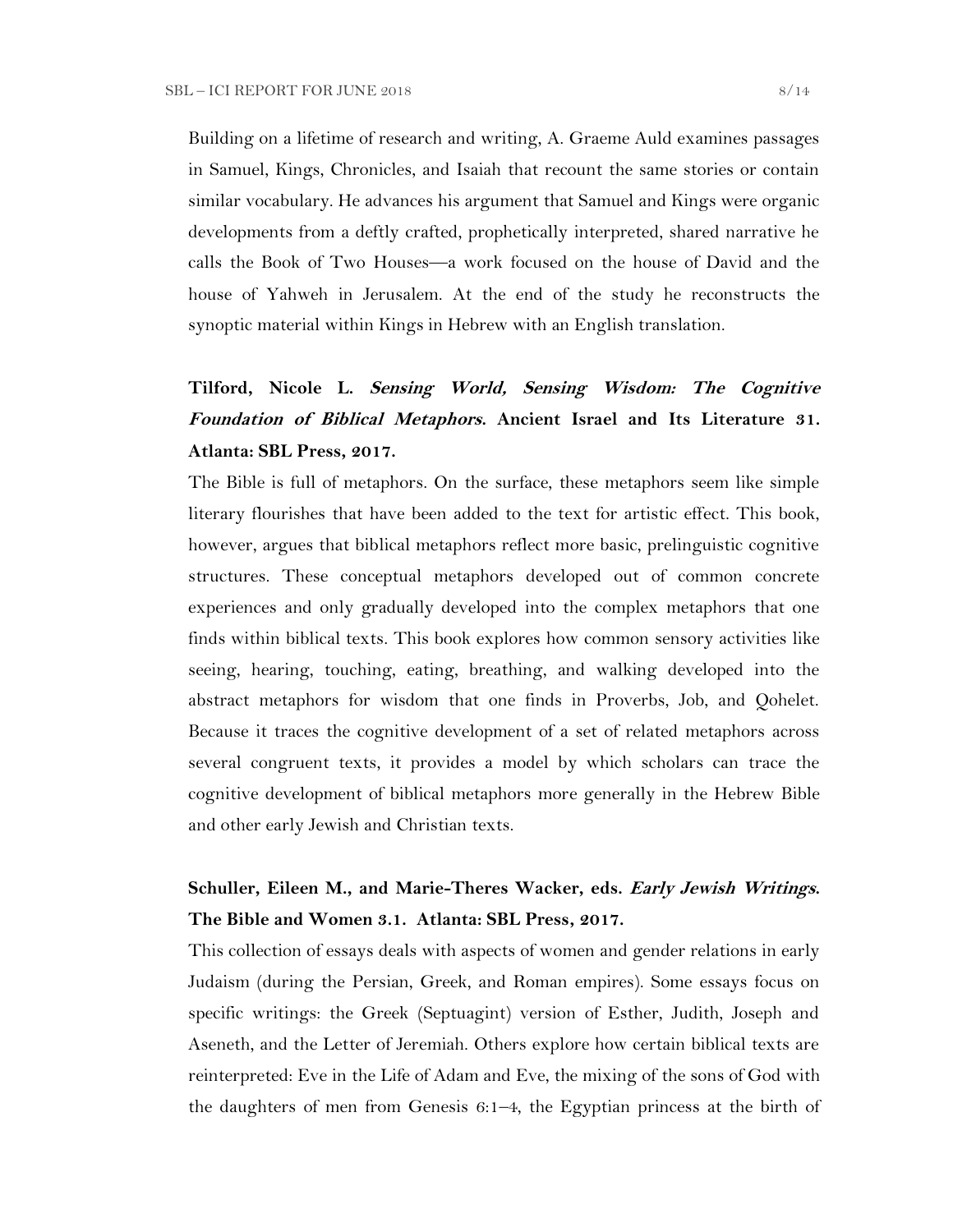Moses, and how Josephus retells biblical stories. The third group of essays explore specific social contexts: Philo's views of women in the Roman empire, the Sectarian Dead Sea Scrolls, and women philosophers of the Therapeutae in Egyptian Alexandria.

# **Batten, Alicia J. Friendship and Benefaction in James. Emory Studies in Early Christianity 15. Atlanta: SBL Press, 2017.**

Employing social description, social scientific models, and rhetorical analysis, Alicia J. Batten argues that the letter of James is conversant with the topic of friendship within Greek and Roman literature, as well as within various texts of early Christianity. She illustrates how James drew upon some of the language and concepts related to friendship with an intriguing density to advocate resistance to wealth, avoidance of rich patrons, and reliance upon God.

# JSTOR provides free or low cost access to more than 1,500 institutions in 69 countries

More than 1,500 institutions in Africa and other developing nations receive access to JSTOR free of charge or for steeply reduced fees. This is made possible through a combination of philanthropic support and the fees paid by libraries in other countries around the world, as well as publishers' eagerness to support this work. More information is available about JSTOR's [African Access](http://about.jstor.org/libraries/african-access-initiative)  [Initiative](http://about.jstor.org/libraries/african-access-initiative) and [Developing Nations Access Initiative](http://about.jstor.org/libraries/developing-nations-access-initiative) programs.

#### Need JSTOR Access?

As part of your Society of Biblical Literature membership, save 50% on the annual JPASS plan, your personal access to the JSTOR archive. With more than 1,900 scholarly journals, JSTOR is one of the world's leading academic databases. Millions of users worldwide rely on JSTOR for research, fact checking, and book reviews. This discounted subscription includes unlimited reading access and 120 article downloads. JSTOR adds new titles every month so you'll have a growing collection of the world's leading peer-reviewed journals only a click away.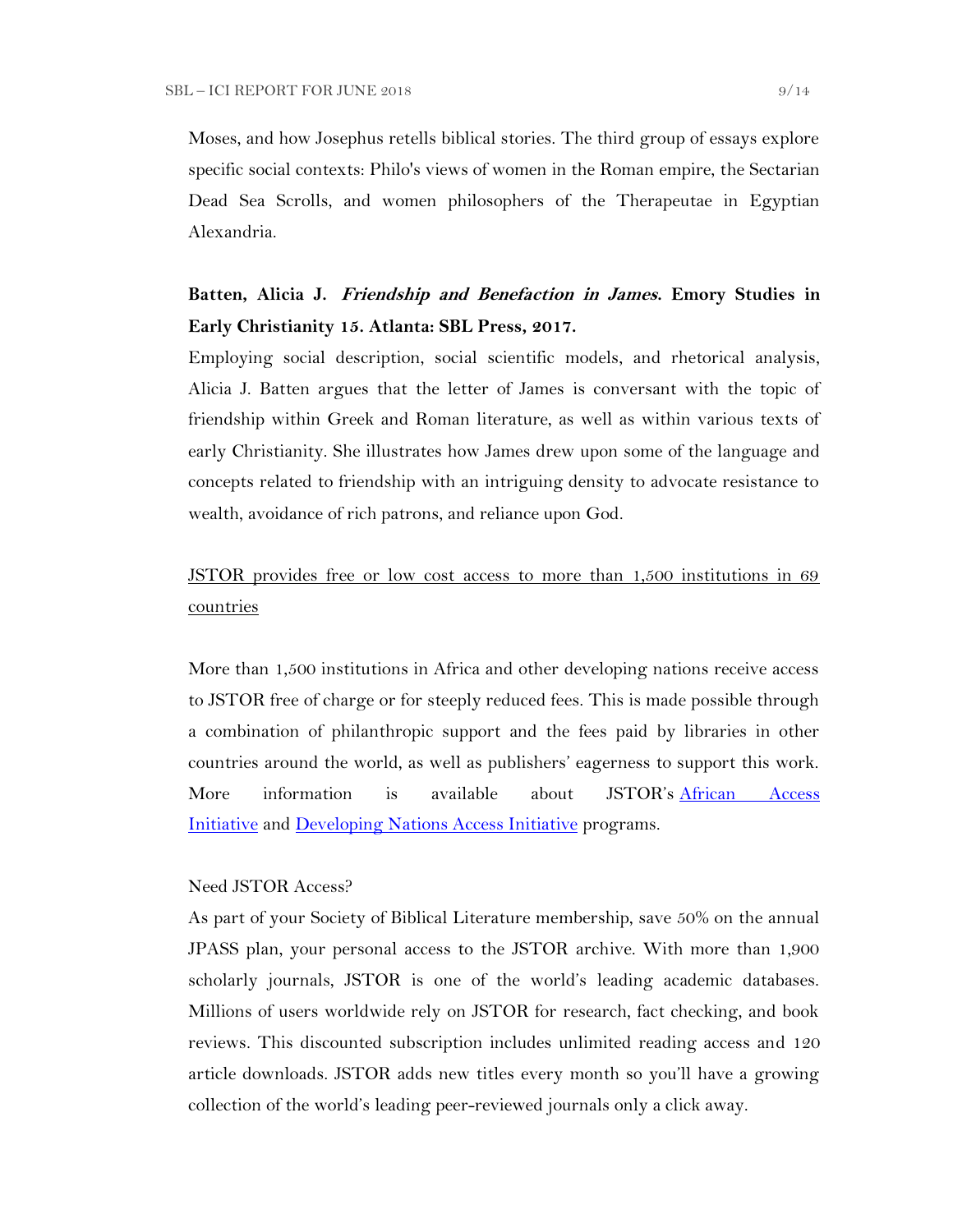To access the discounted JPASS, log-in to the SBL website with your member ID. Just below where you entered your member ID, click membership benefits. You will see JSTOR's JPASS among the benefits and a link "To get your savings: click" here."

### **(f) ICI TEACHING COLLABORATION PROGRAM**

In order to facilitate the exchange of scholars and institutions in biblical studies across the globe, a teaching collaboration program is run by the ICI. The facility consists of lists of scholars and institutions interested in exchanges that are made available on the SBL website.

See: [http://sbl-site.org/educational/ICITeaching.aspx.](http://sbl-site.org/educational/ICITeaching.aspx) If you or your institution is interested in such collaboration, please visit the site and enroll yourself in these lists. For more information, contact [Jackie du Toit.](mailto:dutoitjs@ufs.ac.za)

### **(g) JOURNAL OF BIBLICAL LITERATURE (JBL) ARCHIVE**

Take note that an archive with JBL articles from volume 122.1 of 2003 through volume 130.1 of 2011 is available online to people accessing the SBL website from any ICI country. See [http://www.sbl-site.org/publications/ICI\\_JBLarchive.aspx.](http://www.sbl-site.org/publications/ICI_JBLarchive.aspx)  All articles in those volumes can be downloaded for free!

#### **(h) THE SBL WEBSITE**

The SBL website (on the SBL Press page) has a facility where one can search the full text of all SBL books! For this very convenient tool, see:

<http://sbl-site.org/publications/default.aspx>

For searching reviews of a vast number of academic publications, see the website of Review of Biblical Literature (RBL) at (you have to log in with your membership number):

<http://www.bookreviews.org/>

### **(i) EVENTS**

The SBL maintains a significant list of events taking place anywhere in the globe. For the full list please go to<http://www.sbl-site.org/meetings/events.aspx>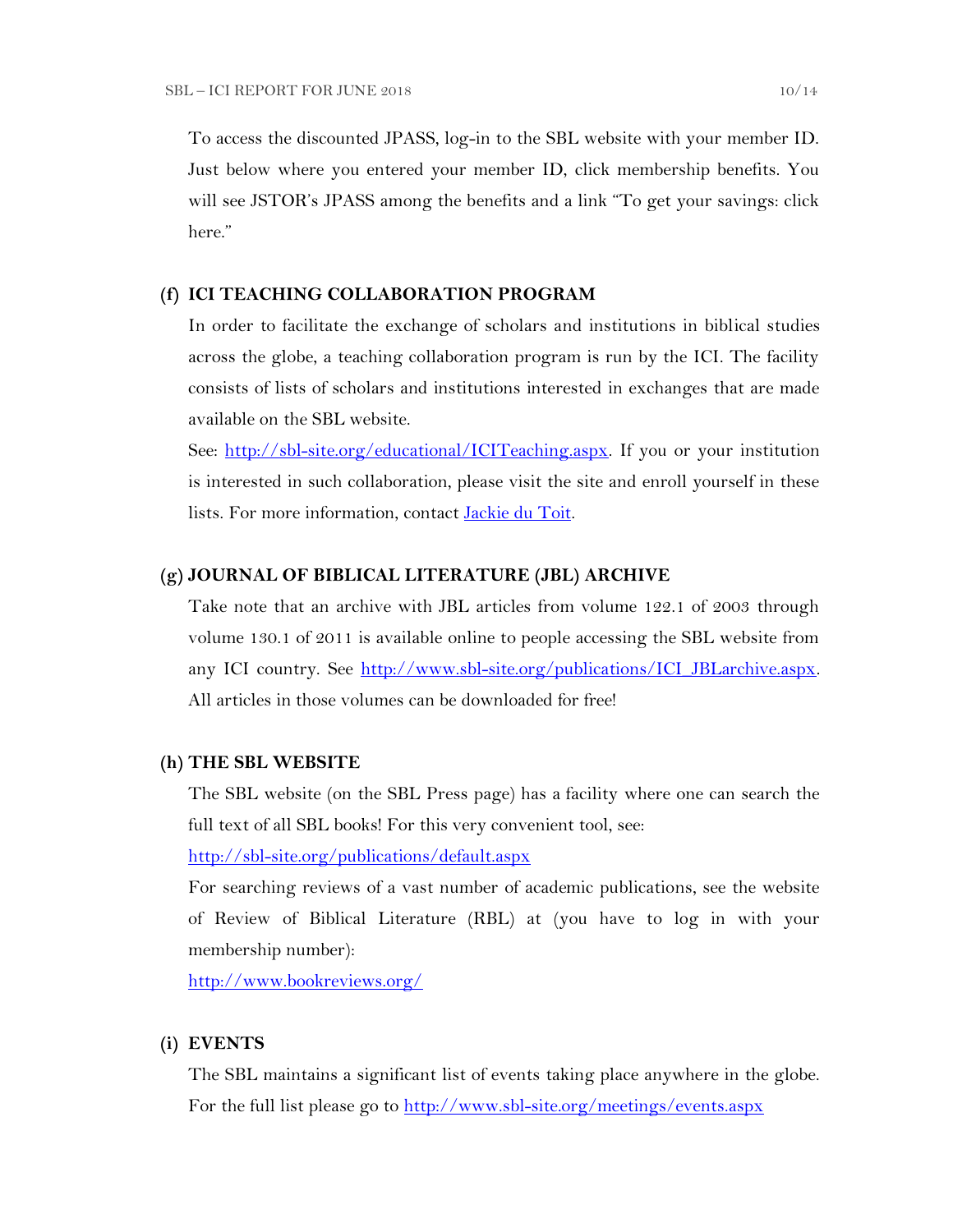A selection of events is listed below—mainly those taking place in ICI regions. Please provide information on conferences in your region, including calls for papers, to Sharon Johnson at  $\frac{\text{sharon.}(\partial s\text{bl-site.} \text{org.}}{\text{gl.}(\partial s\text{bl-site.} \text{org.}})$ 

# **7/25-7/27 Colloquium Biblicum Lovaniense LXVII, 2018 (President: Pierre Van Hecke, Leuven)**

For many centuries, the Song of Songs was by far one of the most commented biblical books, especially taking into consideration its limited length. After a period of diminished interest, recent scholarship is rediscovering the book. The present colloquium aims at bringing together the leading voices in contemporary Songs scholarship and by fostering the dialogue between them, at inaugurating a new phase in the research. Firstly, the colloquium will deal with the redaction history and the dating of the book. A second important discussion concerns the structure or unity of the book: is the scroll a collection of thematically loosely connected poems, or does it display in its final redactional form a unity? Given their uniqueness in the biblical corpus, scholarship has paid quite some attention to possible parallels of the Songs in the surrounding cultures as well as to the early Christian reception of Song of Songs. The latter developments are not unrelated with the reopening of the hermeneutically important question whether the book was composed with an allegorical reading in mind or not. Finally, the Song of Songs continues to fascinate the readers by its highly poetic and at times difficult language. A renewed attention for the book's metaphorical richness will therefore be an important aspect of this colloquium.

CALL FOR SHORT PAPERS: Short paper proposals (including name, institutional affiliation, title and abstract of 200-300 words) should be sent to: Pierre Van Hecke, President CBL 2018, pierre.vanhecke@kuleuven.be no later than March 1, 2018.

[https://theo.kuleuven.be/en/research/centres/centr\\_collbibl](https://theo.kuleuven.be/en/research/centres/centr_collbibl)

### **7/16-7/20 Society of Asian Biblical Studies Conference**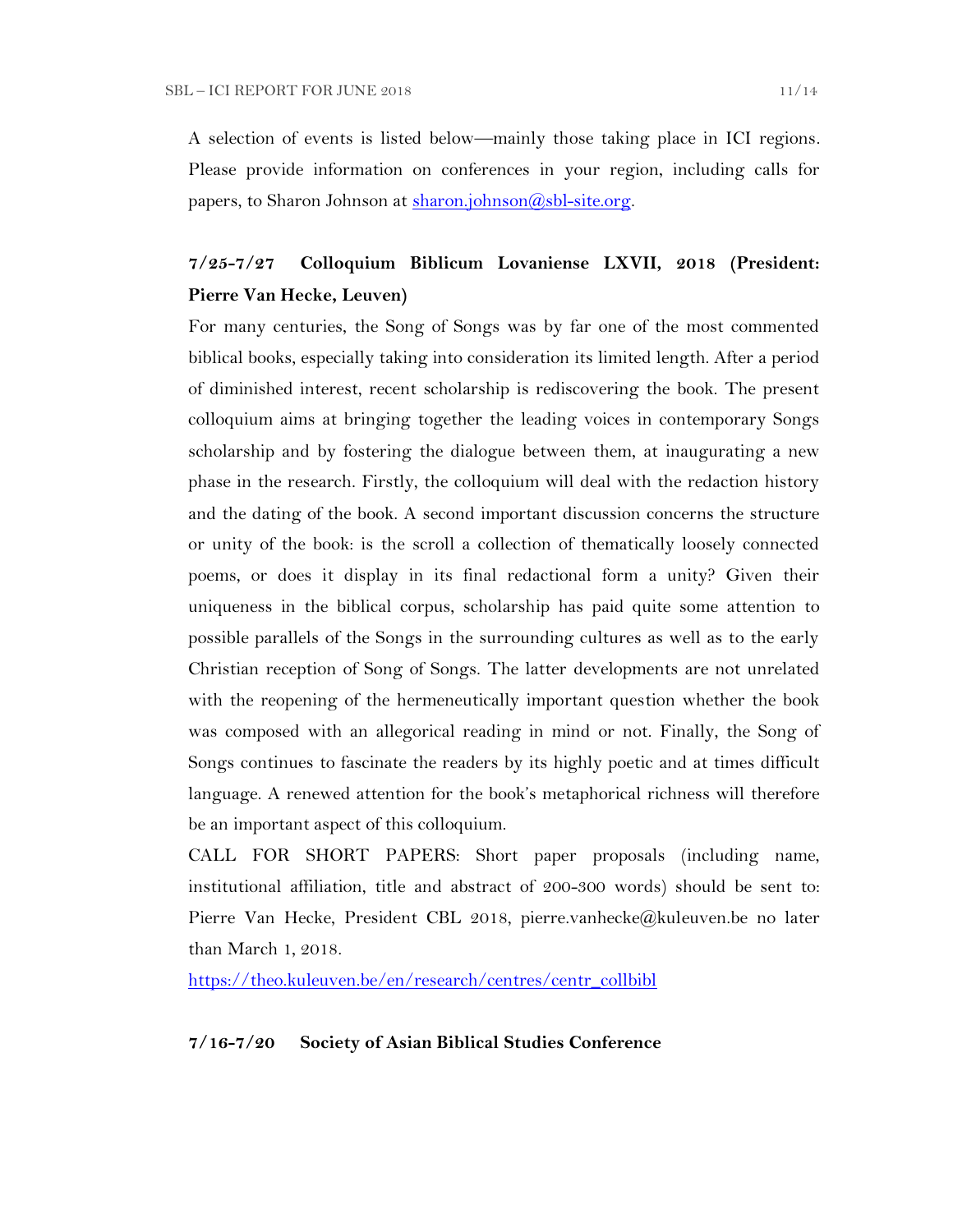Focusing on the theme: Bible and Empire in Asia: Past and Present; SABS will meet at the STFT Widya Sasana, Malang, East Java, Indonesia and accommodation will be at the Wisma St Maria Magdalena Postel, Malang. **[More information](http://www.sabs-site.org/)** or email **[Tat Siong Benny Liew](mailto:bliew@holycross.edu)**

### **7/30-8/3 SBL International Meeting**

Will be held in Helsinki, Finland in conjunction with EABS. <https://www.sbl-site.org/meetings/Internationalmeeting.aspx>

### **7/30-8/3 European Association of Biblical Studies**

Helsinki, 30 July-3 August: joint conference with ISBL <https://eabs.net/site/>

### **8/6 Biblical Scholarship in Secular and Post-Secular Societies**

The Department of Theology and the Center for Faith and Human Flourishing at LCC International University invite you to participate in a one-day conference in Klaipeda, Lithuania, on August 6, 2018. A special welcome is extended to colleagues attending the EABS/ISBL meetings in Helsinki.

**[More information](https://www.lcc.lt/home/academics/research/cfhf-events/august-conferences-2018)**

## **9/25-9/27 CFP: Religious and Philosophical Conversion in the Ancient Mediterranean Traditions**

The Conference on Religious and Philosophical Conversion explore will explore conversion or converting experience in the environment of the ancient Hellenistic world(s) with attention to early Judaism and early Christianity/the New Testament. Presentations will undertake both historical and philological reconstructions relying on source material and utilizing interdisciplinary approaches.

<https://www.etf.uni-bonn.de/de/ev-theol/institute/corpc/>

### **10/23-10/24 Resurrection in the Bible and Ancient Mediterranean World**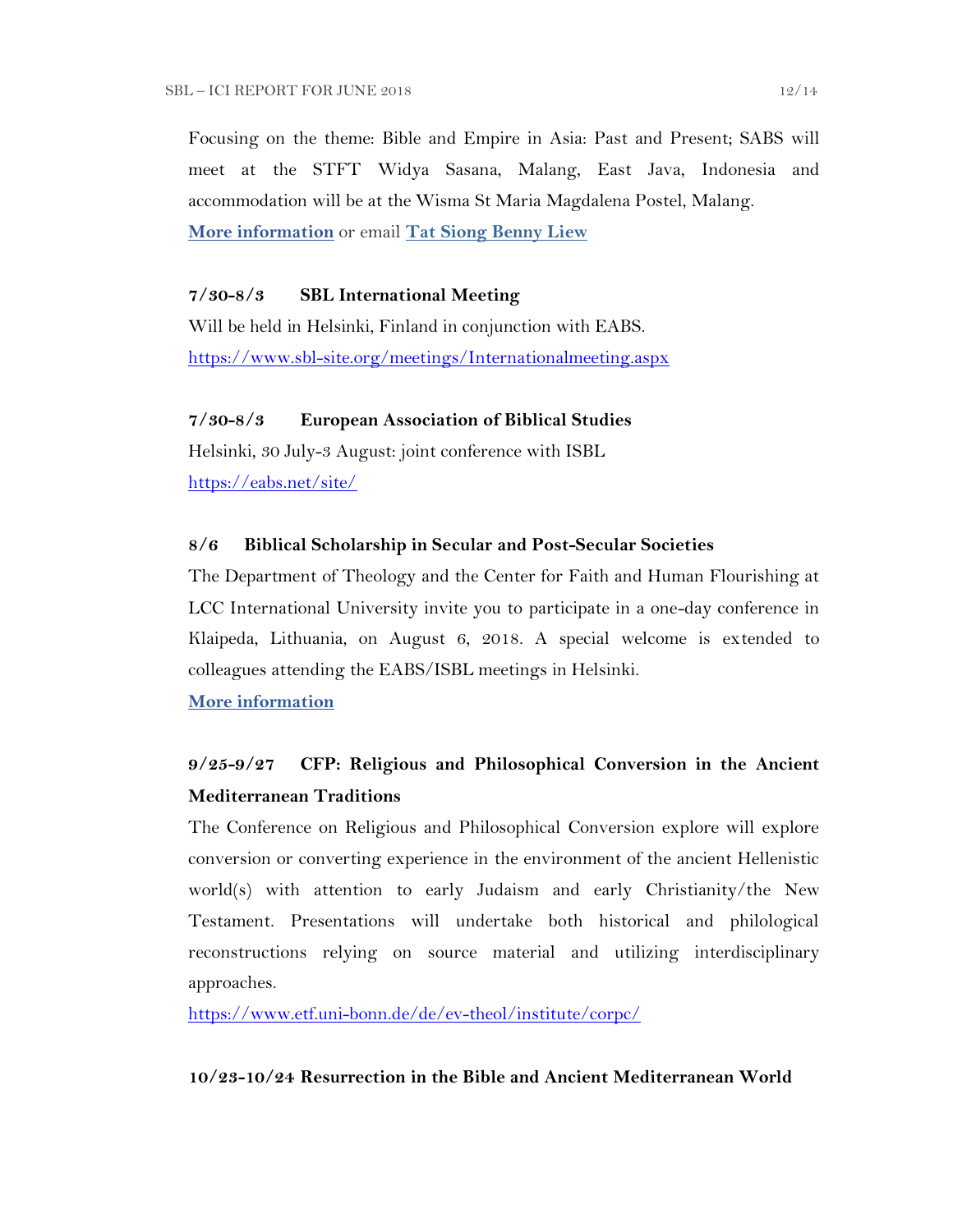A Conference of the Institute of Biblical Studies, John Paul II Catholic University of Lublin, Poland. The main theme of the symposium will be resurrection in the Bible and extra-biblical traditions of the ancient Mediterranean World. The topics covered by conference papers can include: the shape and character of the idea of resurrection in the Bible and extra-biblical literature; the historical, anthropologico-cultural and theological analysis of the ancient texts and traditions on resurrection; the genesis and development of the idea of resurrection in the Hebrew Bible; the historical, socio-cultural and theological analysis of the idea of resurrection in New Testament texts together with their moral and ecclesiological implications; resurrection in Early Christian writings and traditions.

<http://ocs.academicon.pl/index.php/test/Resurrection2018>

### **11/17-11/20 SBL Annual Meeting in Denver, Colorado.**

<https://www.sbl-site.org/meetings/AnnualMeeting.aspx>

## **(j) SBL EDUCATIONAL RESOURCES FREELY AVAILABLE**

There are links to numerous educational resources on the SBL website. The following are freely available: (i) Resources on Teaching the Bible; (ii) Freely downloadable Hebrew, Greek and Transliteration fonts (amongst others); (iii) Resources on Bible translations and commentaries; and (iv) Research tool resources.

See<http://sbl-site.org/educational/default.aspx>

Also remember to check the newly-developed **Bible Odyssey** online portal. See [www.bibleodyssey.org.](http://www.bibleodyssey.org/) This portal offers wonderful educational resources, but also resources for broader popular audiences. Use this site to popularize our academic studies in faith communities!

Any topics you would like to see Bible Odyssey address? Just send a message to:  $bow(*a*)$ sbl-site.org

### **(k) PLEASE PASS ON THE INFORMATION**

Please share this newsletter with your colleagues and students and become a liaison for your institution and SBL. (Please contact our liaison officer, [Jackie du](mailto:dutoitjs@ufs.ac.za)